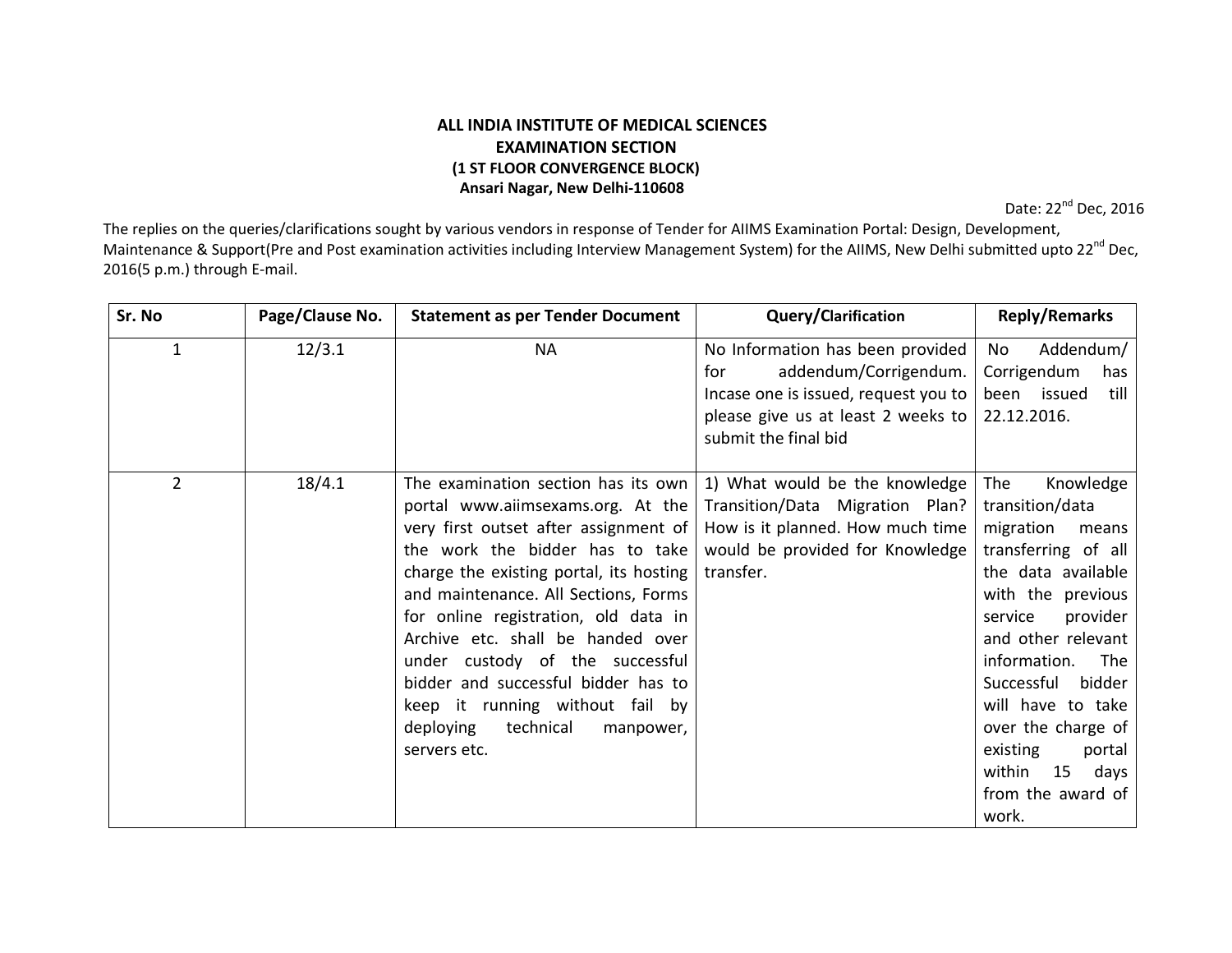| $\overline{3}$ |        |                                                                           |                                    |                      |
|----------------|--------|---------------------------------------------------------------------------|------------------------------------|----------------------|
|                | 19/4.1 | Dedicated technical persons shall be $\vert$ 1) How many Person are to be |                                    | Technical<br>One     |
|                |        | deployed on site as per website on $ $                                    | deployed for the existing system.  | shall be<br>person   |
|                |        | schedule<br>proposed<br>by<br>the                                         | What is the current resource plan? | deployed onsite at   |
|                |        | Examination Section and as an when                                        |                                    | Examination          |
|                |        | to update/change<br>required<br>the                                       |                                    | Section to mitigate  |
|                |        | others<br>contents<br>and                                                 |                                    | the day to day       |
|                |        | required things immediately or in                                         |                                    | requirement of the   |
|                |        | short time. The dedicated person                                          |                                    | Section. However,    |
|                |        | instruction of Examination<br>under                                       |                                    | some time, It may    |
|                |        | Section shall maintain the portal.                                        |                                    | be increased if the  |
|                |        |                                                                           |                                    | work load of the     |
|                |        |                                                                           |                                    | section is high.     |
| 4              | 18/4.1 | The portal has sections for Notices,                                      | 1) Will the Call center Support be | Yes, the Call Center |
|                |        | Downloads,<br>Welcome<br>message, $ $                                     | transferred to the new vendor? 2)  | will be<br>Support   |
|                |        | Archives,<br>Online  <br>Announcement,                                    | Who will Provide Toll Free Number  | transferred to the   |
|                |        | registration, Administration panel (For                                   | and how many shifts will the call  | new vendor.<br>The   |
|                |        | office<br>back<br>support<br>and                                          | center work?                       | vendor will<br>new   |
|                |        | administration),<br>Contact<br><b>US</b><br>etc.                          |                                    | provide Toll Free    |
|                |        | Support through toll free number                                          |                                    | It will<br>Number.   |
|                |        | through 5 seater call centre is part of                                   |                                    | work 24 x 7.         |
|                |        | the work for handling student queries                                     |                                    |                      |
|                |        | and grievances related to registration                                    |                                    |                      |
|                |        | and other services provided at the                                        |                                    |                      |
|                |        | portal.                                                                   |                                    |                      |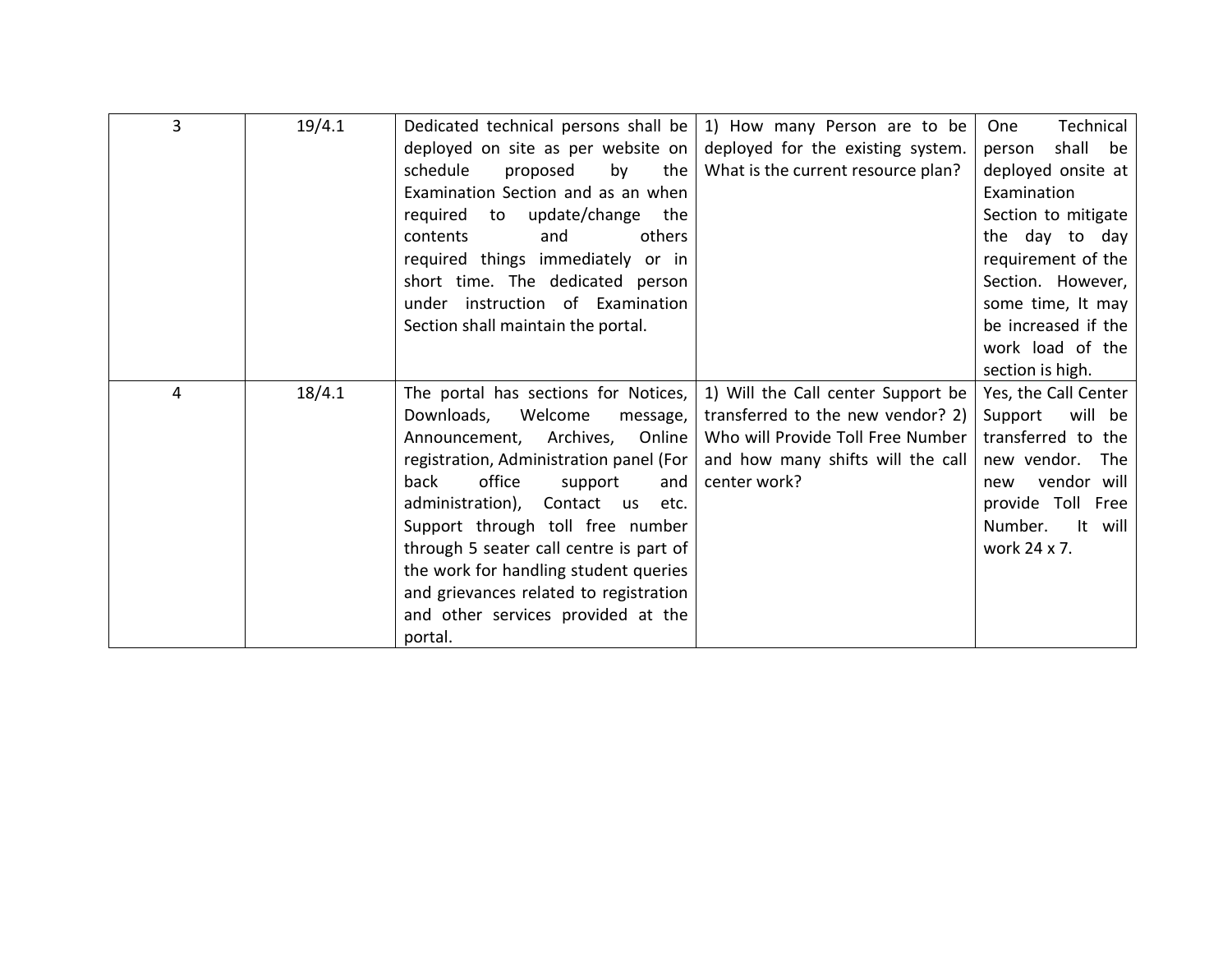| 5 | 19/4.2 | &<br>testing<br>b)<br>Development,    | 1) Will the Biometric devices for The vendor has to |                      |
|---|--------|---------------------------------------|-----------------------------------------------------|----------------------|
|   |        | deployment of e-forms as<br>per       | Thumb Impression storage and                        | check<br>the         |
|   |        | requirement<br>and                    | validation provided by AllMS or Photograph,         |                      |
|   |        | validation/verification of various    | have to be procured by Bidder.                      | Signature<br>and     |
|   |        | inputs on the basis of rules provided | 2) Are we looking for Aadhar based                  | Thumb Impression     |
|   |        | for eligibility and enabling online   | authentication here?                                | uploaded by the      |
|   |        | registration through portal including |                                                     | candidates in their  |
|   |        | online payment through Net Banking,   |                                                     | registration<br>form |
|   |        | Credit Card and Debit Card linked     |                                                     | whether the same     |
|   |        | <b>AIIMS</b>                          |                                                     | is.<br>as<br>per     |
|   |        | account. Bidder has to implement      |                                                     | instructions/guideli |
|   |        | payment gateway and get security      |                                                     | nes given in the     |
|   |        | certification for web site and use    |                                                     | prospectus or not.   |
|   |        | 128/256 bit encryption as<br>per      |                                                     |                      |
|   |        | requirement. The online registration  |                                                     |                      |
|   |        | should acquire image, signatures,     |                                                     |                      |
|   |        | thumb impression etc. and any digital |                                                     |                      |
|   |        | document as per requirement of        |                                                     |                      |
|   |        | forms.                                |                                                     |                      |
|   |        | Checking<br>f<br>οf                   |                                                     |                      |
|   |        | photos/signature/thumb<br>impression  |                                                     |                      |
|   |        | etc. of each registered candidate and |                                                     |                      |
|   |        | editing of Images.                    |                                                     |                      |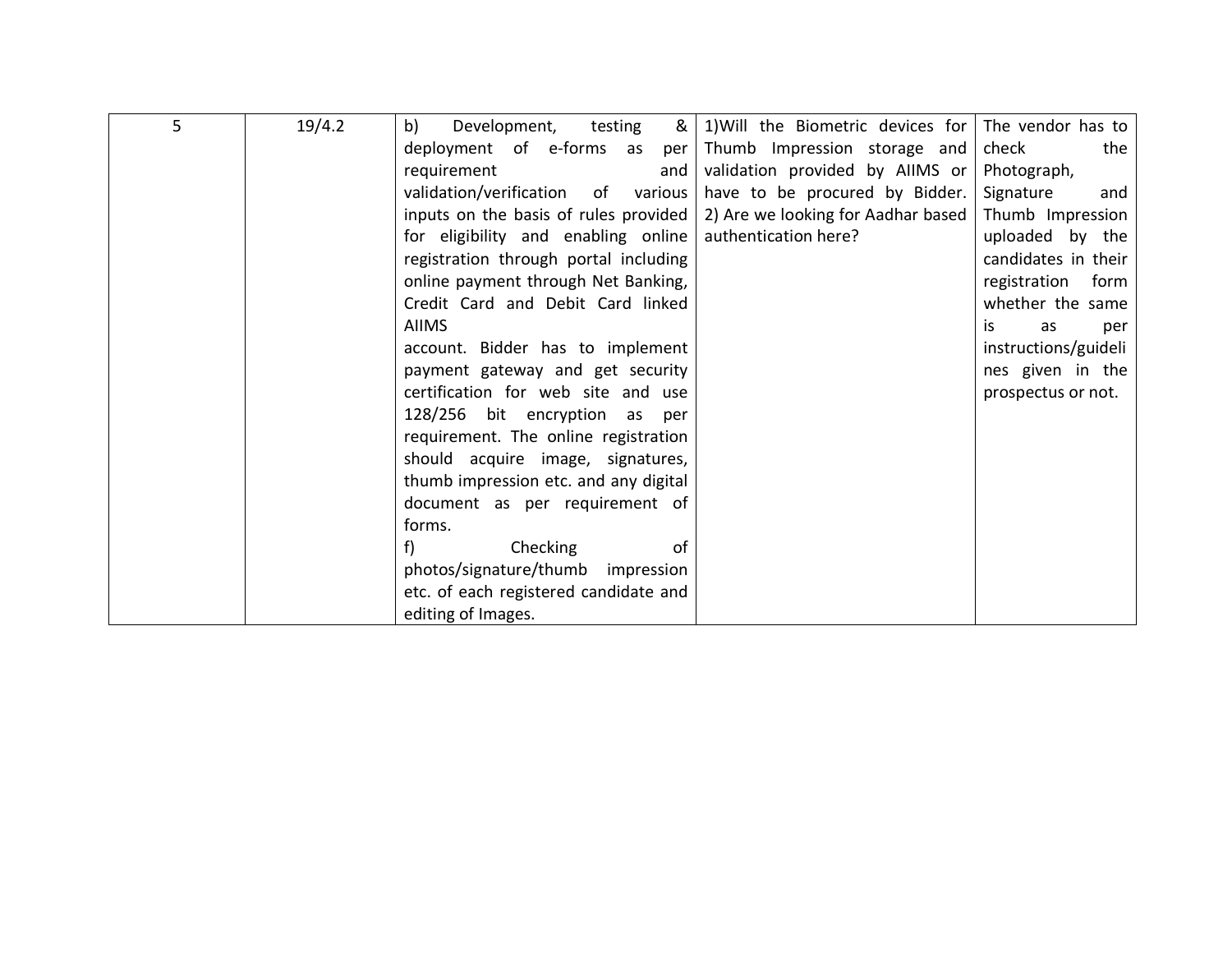| 6              | 24/4.3          | 4.3.2.4- Candidate Authentication:<br>After checking the basic details of the<br>candidate, the admin will be able to<br>authenticate the candidate and this<br>candidate will further be visible in<br>SuperAdmin and Subject expert<br>panels. Candidate authentication will<br>be done through followingprocess:1.<br>Capture2.<br>Biometric<br>Image<br>Capture/Verification | 1) Are separate Biometric devices<br>to be procured and handed over to<br>Super Admin? Is the bidder going<br>to provide the biometric device?<br>How is the Authentication /<br>verification happening? | For<br>Interview<br>Management<br>Software<br>while<br>providing<br>assistance<br>during<br>the interview, the<br>vendor will provide<br>the<br>Biometric<br>for<br>Device<br>the<br>capturing<br>Photograph<br>and<br>Thumb Impression.                                 |
|----------------|-----------------|----------------------------------------------------------------------------------------------------------------------------------------------------------------------------------------------------------------------------------------------------------------------------------------------------------------------------------------------------------------------------------|----------------------------------------------------------------------------------------------------------------------------------------------------------------------------------------------------------|--------------------------------------------------------------------------------------------------------------------------------------------------------------------------------------------------------------------------------------------------------------------------|
| $\overline{7}$ | 26/Deliverables | Provisioning of technical manpower,<br>support<br>manpower<br>as<br>per<br>requirement.                                                                                                                                                                                                                                                                                          | What is<br>the<br>Technical<br>total<br>Manpower/Support<br>Manpower<br>Requirements?<br>What is the<br>expertise required?                                                                              | Minimum<br>15<br>number<br>of<br>Technical<br>and<br>Administrative<br>having<br>employees<br>expertise in their<br>field are required<br>the<br>for<br>proper<br>execution of work.<br>The<br>said<br>information is also<br>available<br>in<br>the<br>tender document. |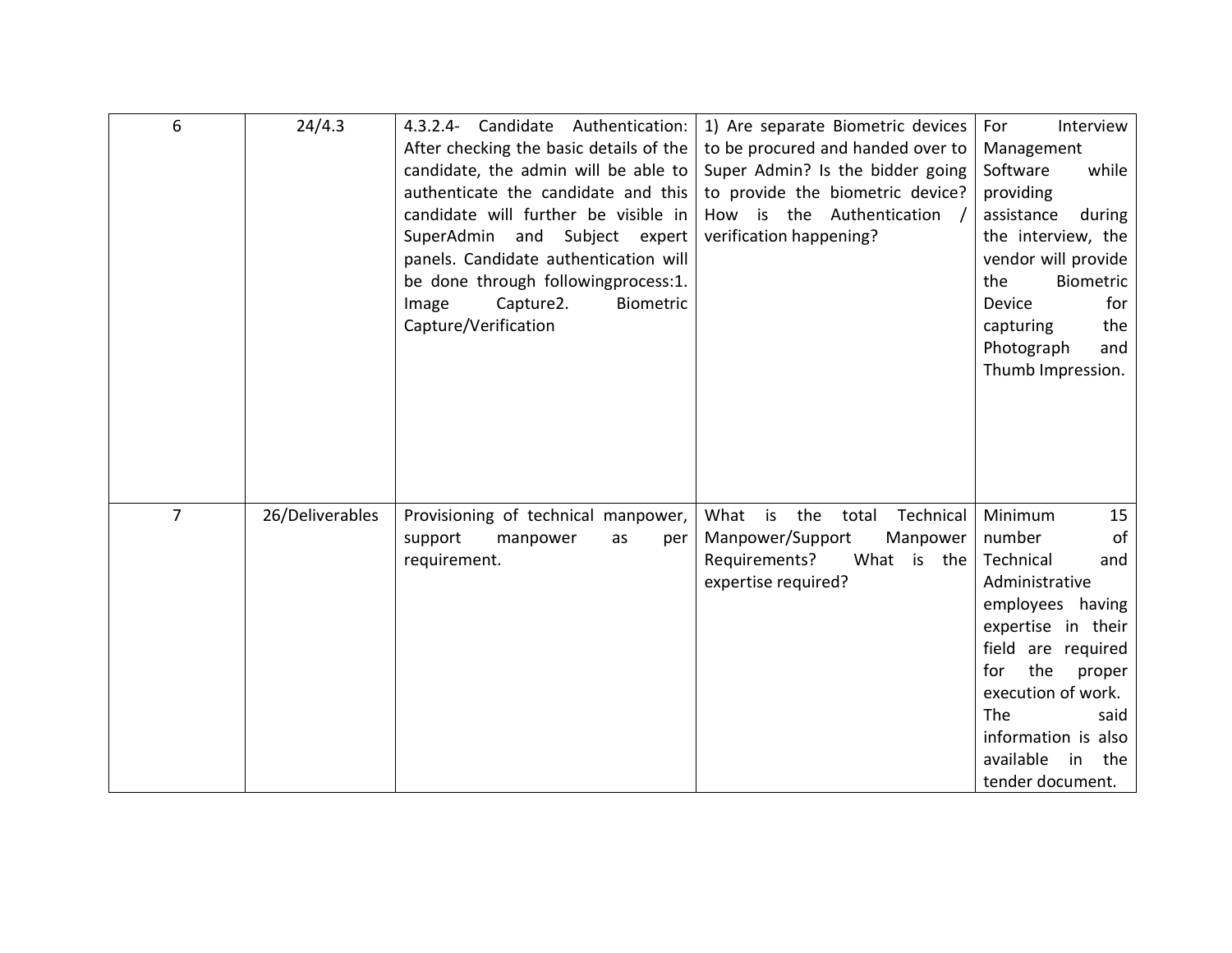| 8 | 26/Deliverables | Development of Mobile Apps as per      | the<br>Mobile<br>Application<br>ls. | The Mobile App         |
|---|-----------------|----------------------------------------|-------------------------------------|------------------------|
|   |                 | need.                                  | Development included in initial     | will be prepared in    |
|   |                 |                                        |                                     |                        |
|   |                 |                                        | scope? How<br>do we<br>quantify     | a manner that the      |
|   |                 |                                        | efforts?                            | candidates<br>may      |
|   |                 |                                        |                                     | easily access<br>the   |
|   |                 |                                        |                                     | portal<br>and          |
|   |                 |                                        |                                     | all the<br>complete    |
|   |                 |                                        |                                     | required<br>activities |
|   |                 |                                        |                                     | through the app.       |
|   |                 |                                        |                                     | details<br>However,    |
|   |                 |                                        |                                     | will<br>decided<br>be  |
|   |                 |                                        |                                     | after<br>of<br>award   |
|   |                 |                                        |                                     | work.                  |
| 9 | 28/5.4          | should<br>be able to<br>Organization   | In the earlier sections, it is      | The existing web       |
|   |                 | completely customize the existing      | mentioned that existing web portal  | portal                 |
|   |                 | web portal www.aiimsexams.org. The     | should be maintained, however       | www.aiimsexams.o       |
|   |                 | ability will<br>be<br>judged<br>by the | this sections says it should be     | will<br>be             |
|   |                 |                                        |                                     | <u>rg</u>              |
|   |                 | bidder,<br>experience<br>of<br>regular | completely customized. Since a      | maintained<br>or       |
|   |                 | their<br>payroll<br>manpower<br>on     | new parallel system would be        | customized as per      |
|   |                 | infrastructure available with bidder.  | developed, why the existing portal  | requirement            |
|   |                 |                                        | should be completely customized?    | Examination            |
|   |                 |                                        |                                     | Section, AIIMS till    |
|   |                 |                                        |                                     | the new<br>portal      |
|   |                 |                                        |                                     | developed              |
|   |                 |                                        |                                     | completely.            |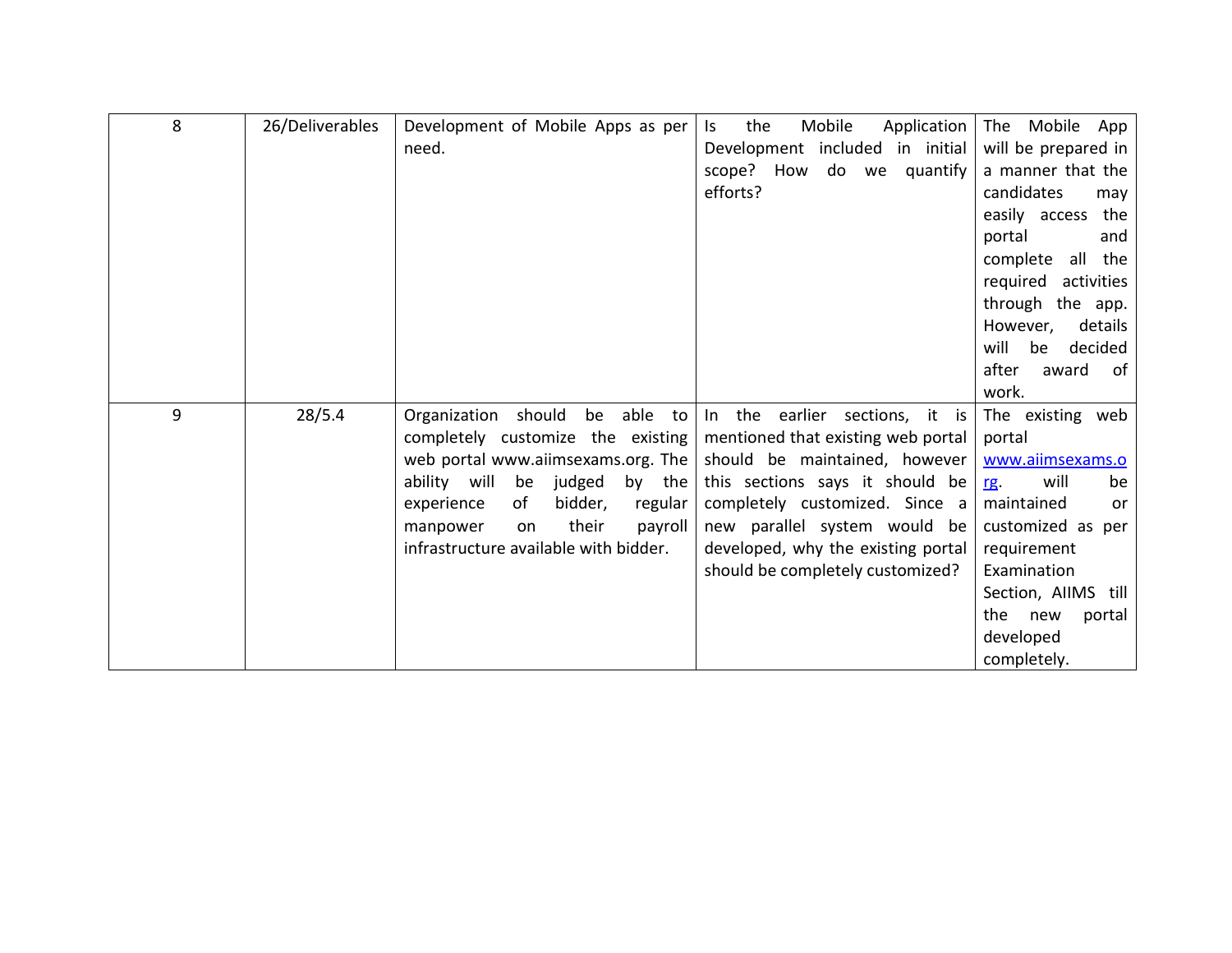| 10 | 28/5.4 | have CERT-In<br>Organization<br>must<br>certified Data Centre located in India.<br>Data Centre should be a Tier-III<br>(Documentary Evidences<br>shall be<br>provided).                               | We suggest a consortium partner<br>or sub contractor may be allowed<br>to take care of Data Center<br>requirements                                                                                                                                                                                                                                | This<br>point<br>of<br>tender<br>remains<br>unchanged.                                                                                                                                                                                    |
|----|--------|-------------------------------------------------------------------------------------------------------------------------------------------------------------------------------------------------------|---------------------------------------------------------------------------------------------------------------------------------------------------------------------------------------------------------------------------------------------------------------------------------------------------------------------------------------------------|-------------------------------------------------------------------------------------------------------------------------------------------------------------------------------------------------------------------------------------------|
| 11 | 28/5.4 | Bidder should have facility to provide<br>support of bandwidth of at least 100<br>Mbps or more. However, the running<br>of examination portal is responsibility<br>of the vendor and higher bandwidth | What is the existing bandwidth ?<br>The additional bandwidth required,<br>would it be added/upgraded to the<br>existing network? It is not clear if<br>bidder<br>will<br>the<br>procure<br>a<br>bandwidth of 100 mbps                                                                                                                             | The bandwidth<br>requirement may<br>be higher than 100<br>Mbps as per need<br>and vendor has to<br>provide in for no<br>extra charge.                                                                                                     |
| 12 | 28/5.4 | CERT-In<br>Organization<br>must<br>have<br>certified Data Centre located in India.<br>Data Centre should be a Tier-III<br>(Documentary Evidences shall be<br>provided).                               | 1) who will provide/do the sizing?<br>the<br>Are<br>sizing<br>requirements<br>completed?<br>2) Is the organization comfortable<br>with a Public cloud based set up?                                                                                                                                                                               | The size will be<br>depending<br>upon<br>candidate<br>the<br>registration count.                                                                                                                                                          |
| 13 | 28/5.4 | Bidders having MOU with Banks for<br>payment gateway will be given<br>preference.                                                                                                                     | 1) Since it has been asked that<br>payment gateway should be with<br>SBI only, what is the vendor has<br>MoU with other bank Gateways?<br>2) Request you to consider this:<br>Bidder should facilitate MoU with<br>Banks and Payment Gateways on<br>behalf of AIIMS. Bidders should<br>experience<br>of<br>payment<br>have<br>gateway integration | The<br>payment<br>gateway<br>the<br>is<br>domain<br>of<br>the<br>Examination<br>Section AllMS. At<br>present there<br>is<br>gateway<br>of<br>one<br>SBI. However,<br>in<br>future<br>it<br>may<br>The<br>increase.<br>vendor will have to |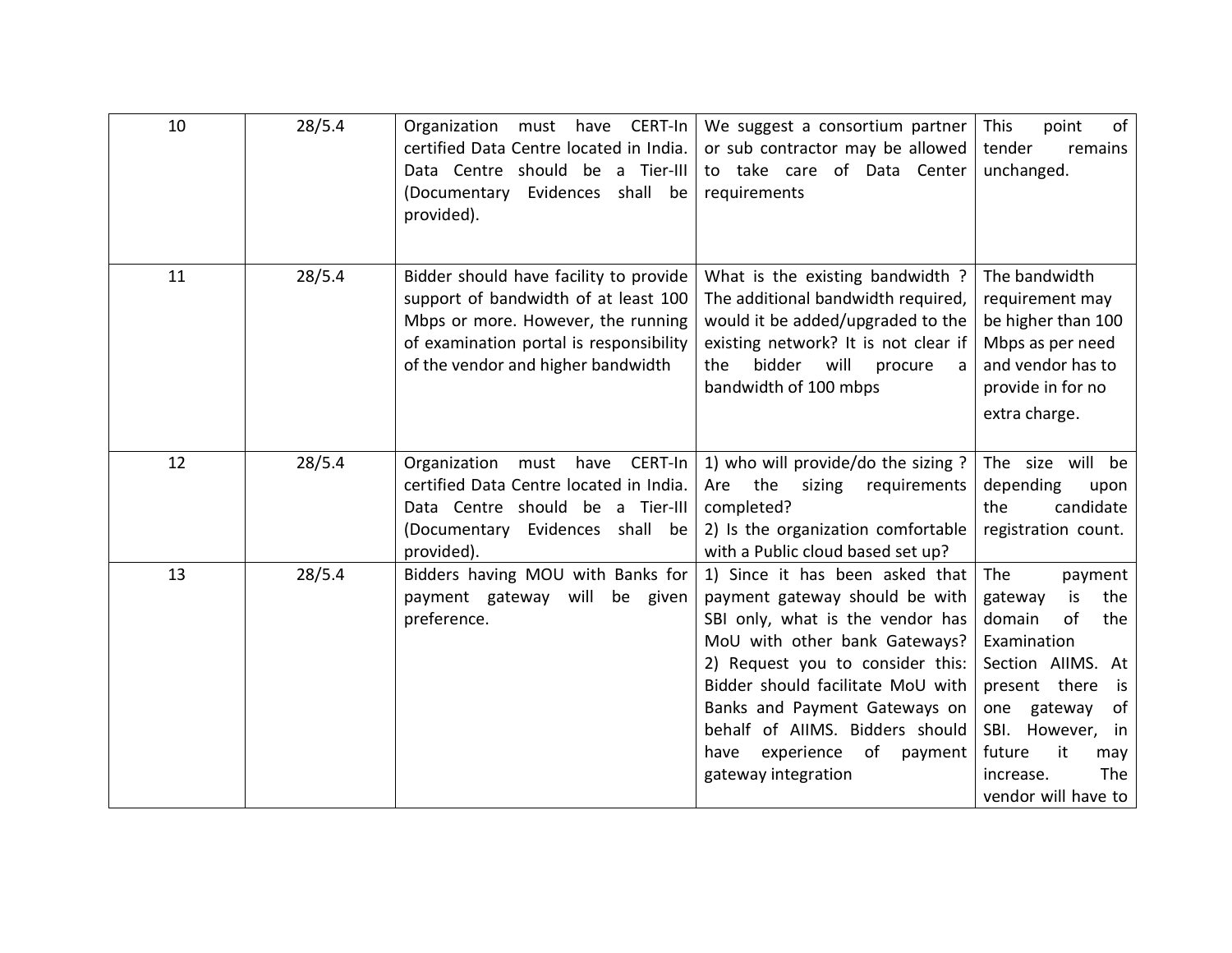|    |        |                                                                                                                                                                                                                                                                               |                                                                                                                                             | integrate<br>with<br>these<br>payment<br>gateways and time<br>to time ties up with<br>the banks for any<br>updation<br>or<br>changes.                               |
|----|--------|-------------------------------------------------------------------------------------------------------------------------------------------------------------------------------------------------------------------------------------------------------------------------------|---------------------------------------------------------------------------------------------------------------------------------------------|---------------------------------------------------------------------------------------------------------------------------------------------------------------------|
| 14 | 29/5.4 | bidder<br>should<br>The<br>have<br>ready<br>infrastructure with them to host the<br>web portal immediately.                                                                                                                                                                   | What is the Technology preference<br>and what is the current technology<br>being used. In case of COTS, who<br>will bear the expenses.      | The existing web<br>portal is running on<br>.Net<br>framework.The<br>vendor will bear<br>the expenses.                                                              |
| 15 | 29/5.4 | The bidder should have on his pay roll<br>of<br>Technical<br>number<br>15<br>and<br>Administrative employees for the<br>proper execution of the contract. The<br>bidder should submit a list of the<br>employees stating clearly how these<br>would be involved in this work. | Is that only 15 person are required<br>for this project? What's basis of<br>this sizing?                                                    | The requirement of<br>manpower is based<br>on the quantum of<br>of<br>work<br>the<br>Section. The details<br>of requirement are<br>given in the tender<br>document. |
| 16 | 29/5.4 | The bidder should be able to support<br>the entire solution on a 24 x 7 basis<br>with a maximum response time of<br>one hour.                                                                                                                                                 | Approach for ensuring Service<br>Level Agreement (SLA) compliance<br>- RFP doesn't detail out SLAs<br>anywhere such as Uptime, RTO,<br>RPO? | Uninterrupted<br>running<br>of<br>examination portal<br>with all updated<br>information<br>on<br>24x7x365<br>basis<br>with ZERO<br>down<br>time.                    |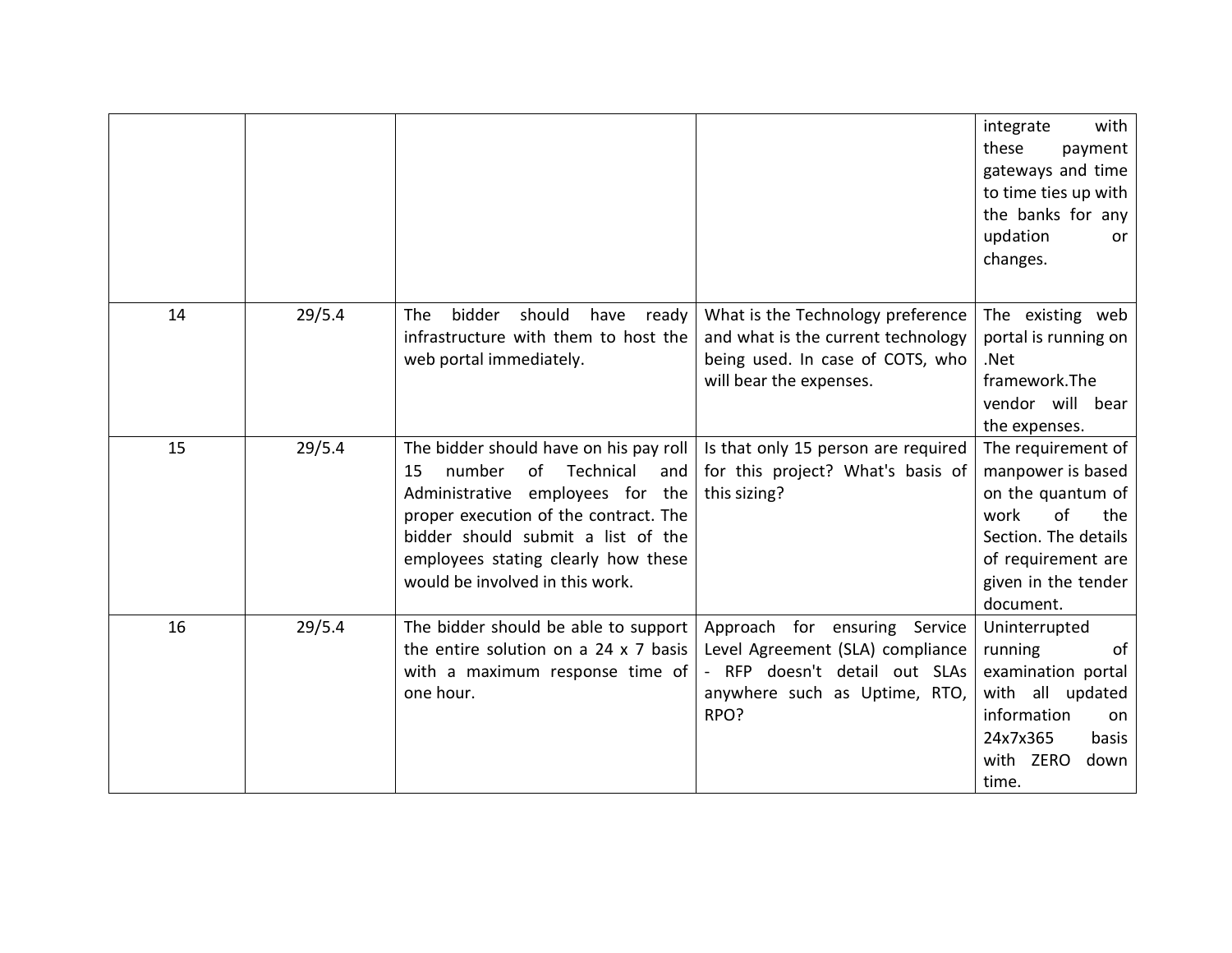| 17 | 15/3.2.1 | n) The payment shall be in Indian       | Nothing has been<br>mentioned | The payment will |
|----|----------|-----------------------------------------|-------------------------------|------------------|
|    |          | Rupees and shall be paid only after     | about Milestones/Payments.    | be raised on     |
|    |          | successful<br>completion<br>of<br>work  |                               | quarterly basis. |
|    |          | without error and delays. No advance    |                               |                  |
|    |          | payment shall be made and the           |                               |                  |
|    |          | successful bidder has to sign an        |                               |                  |
|    |          | agreement on non-judicial stamp         |                               |                  |
|    |          | paper which shall contain clauses       |                               |                  |
|    |          | related to liquidated damages on        |                               |                  |
|    |          | account of delays, errors, cost and     |                               |                  |
|    |          | timeover-run etc In case the bidder     |                               |                  |
|    |          | fails to execute the contract, the      |                               |                  |
|    |          | AIIMS shall have liberty to get it done |                               |                  |
|    |          | through any other agency with full      |                               |                  |
|    |          | cost                                    |                               |                  |
|    |          | recoverable from the bidder in          |                               |                  |
|    |          | addition to damages and penalty.        |                               |                  |
|    |          | p) The Director, AllMS reserves right   |                               |                  |
|    |          | to award the work/cancel the award      |                               |                  |
|    |          | without assigning any reason. In case   |                               |                  |
|    |          | of differences, if any, the decision of |                               |                  |
|    |          | the Director, AIIMS shall be final. The |                               |                  |
|    |          | work can be awarded to one or more      |                               |                  |
|    |          | agencies if need arises. Initially the  |                               |                  |
|    |          | contract will be for two year           |                               |                  |
|    |          | extendable for another one year at      |                               |                  |
|    |          | the discretion of competent authority.  |                               |                  |
|    |          | The contract can be terminated at any   |                               |                  |
|    |          | time if found unsatisfactory service.   |                               |                  |
|    |          | Separate<br>shall<br>Agreement<br>be    |                               |                  |
|    |          | executed<br>in<br>this<br>regard<br>on  |                               |                  |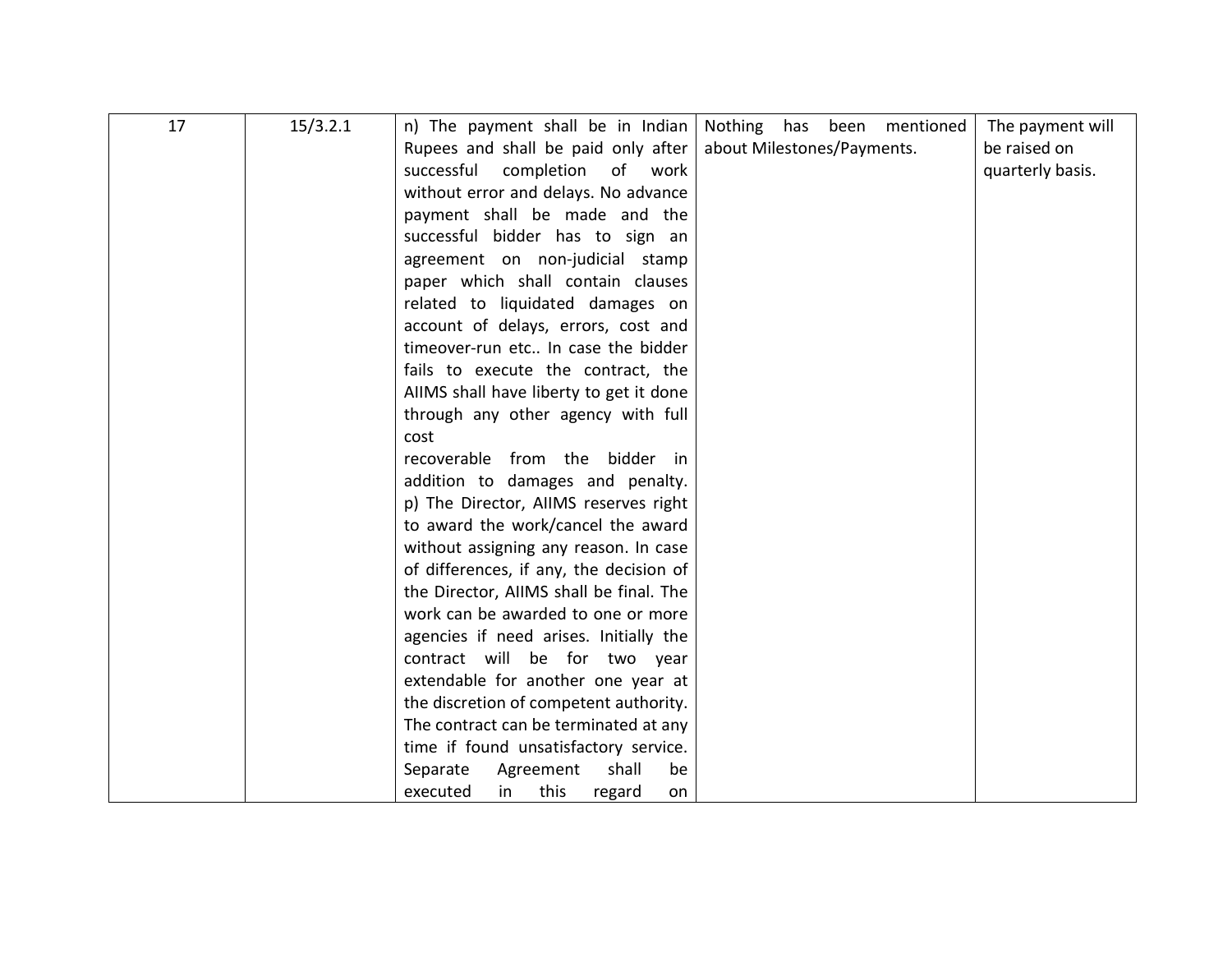|    |        | finalization of tender with successful<br>bidder.                                                                                                                                                                                                        |                                                                                                                                                                         |                                               |
|----|--------|----------------------------------------------------------------------------------------------------------------------------------------------------------------------------------------------------------------------------------------------------------|-------------------------------------------------------------------------------------------------------------------------------------------------------------------------|-----------------------------------------------|
| 18 | 32/6.4 | Within 7 days of the Bidder's receipt<br>of notification of award, the Bidder<br>shall furnish performance security of<br>20% of the annual contract as<br>demanded by the AIIMS, valid up to<br>90 days after the date of completion<br>of the contract | Request you to please change it to<br>10% which is the industry standard<br>Practice                                                                                    | This point of<br>tender remains<br>unchanged. |
| 19 | 18/4.1 | holds<br>the<br>At<br>portal<br>present<br>approximately<br>20<br>GB of<br>space<br>including files and databases with<br>yearly addition of 5-6 GB or more but<br>bidder should quote keeping in mind                                                   | Request you to please define<br>unlimited space as it is not possible<br>to get a quote for unlimited space.<br>Per unit (like VM or GB for storage<br>should be sought | This point of<br>tender remains<br>unchanged. |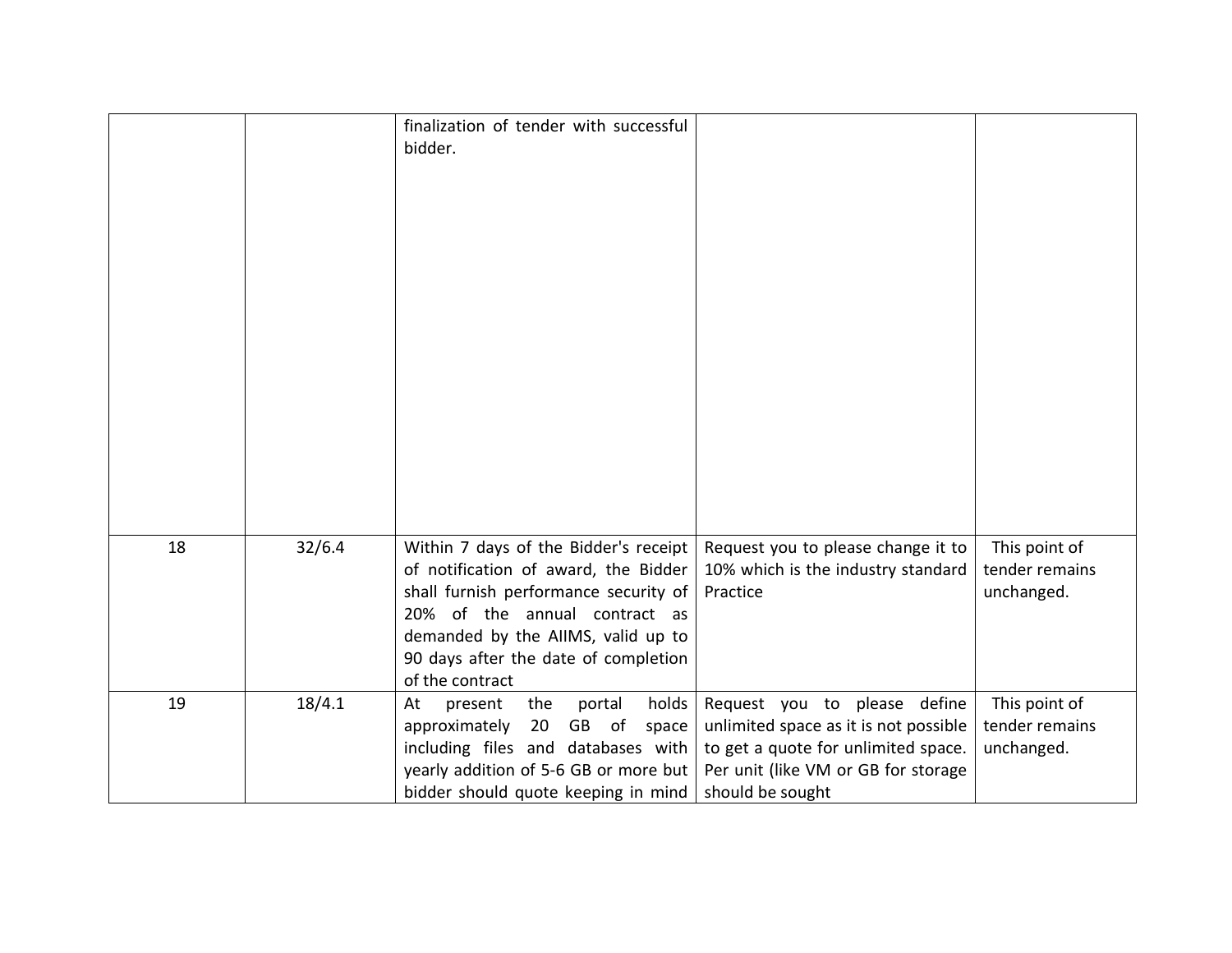|    |        | that the web space requirement in<br>Unlimited space as per need.                                                                                                                                                                                                                                                                                      |                                                                                                             |                                                                                                                                                                                                                                                                                                                                                                            |
|----|--------|--------------------------------------------------------------------------------------------------------------------------------------------------------------------------------------------------------------------------------------------------------------------------------------------------------------------------------------------------------|-------------------------------------------------------------------------------------------------------------|----------------------------------------------------------------------------------------------------------------------------------------------------------------------------------------------------------------------------------------------------------------------------------------------------------------------------------------------------------------------------|
| 20 | 19/4.1 | It includes the printing of various kind<br>of reports, coloured attendance sheet<br>(for all candidates) as per specified<br>format,<br>registration<br>slips<br>(all<br>candidates as per requirement) etc.<br>The printing shall be done at bidder's<br>office<br>and<br>delivered<br>at<br>Examination Section on regular basis<br>and requirement | Please specify the size and type of<br>prints required? We suggest this to<br>be included on Per Unit based | The<br>major<br>requirement<br>will<br>the coloured<br>be<br>attendance sheets.<br>One A4 size sheet<br>contains<br>4<br>candidate's<br>attendance.<br><b>The</b><br>of<br>requirement<br>attendance sheets<br>may be adjudged<br>from<br>the<br>examinations<br>conducted<br>last<br>The<br>said<br>year.<br>information<br>is<br>available in<br>the<br>Tender document. |
| 21 | 27/4.5 | Providing ten e-mail IDs with domain<br>for the use of Examination Sections.<br>Providing SMS and e-mail facilities to<br>the candidates, faculty and other staff<br>for updating day to day activities. The<br>log of SMS and E-mail will be provided<br><b>AIIMS</b><br>to<br>as<br>per<br>requirement.                                              | Who will bear the SMS charges?<br>Has AIIMS already procured SMS<br>gateway                                 | The vendor will<br>have to bear the<br>SMS charges.                                                                                                                                                                                                                                                                                                                        |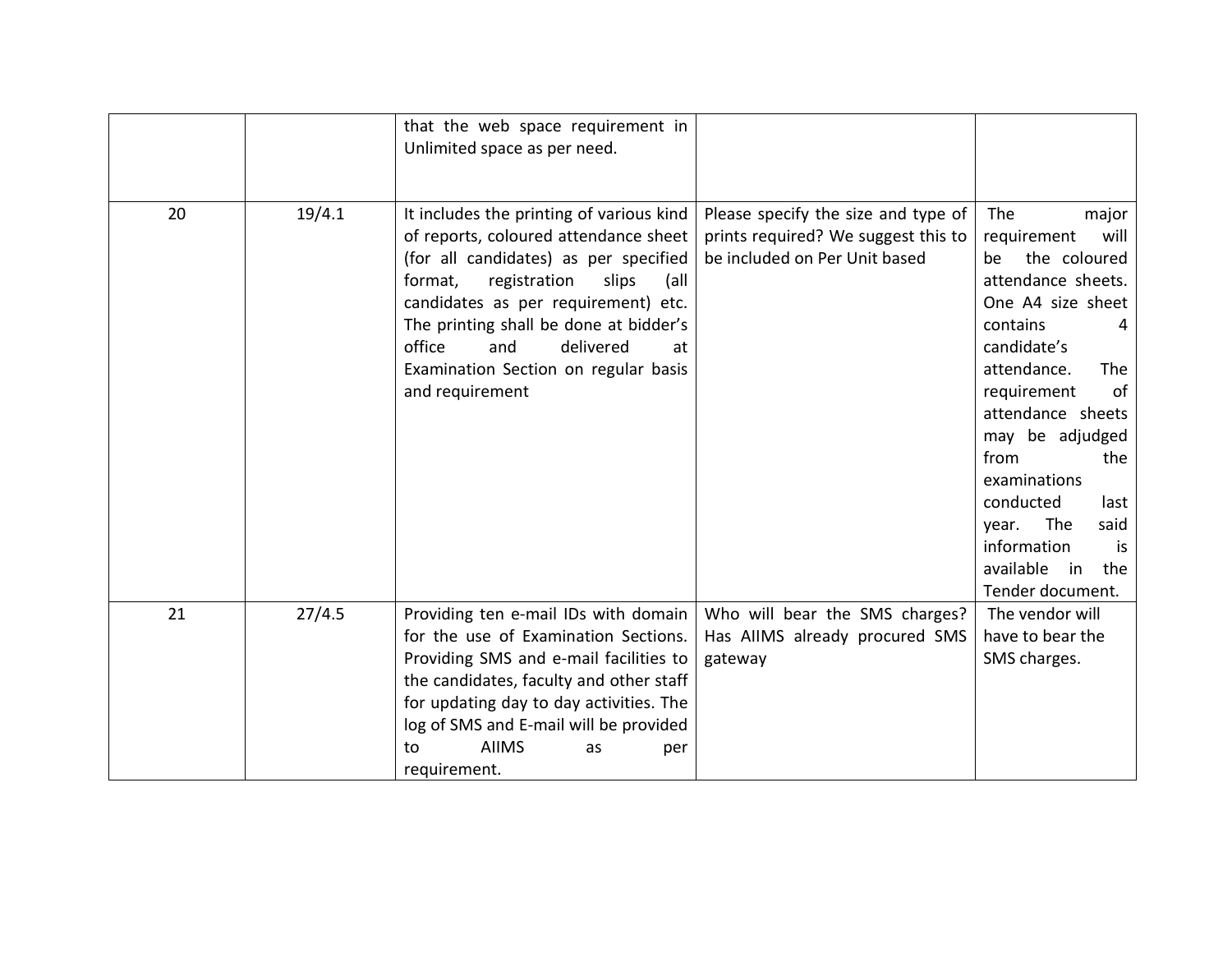| 22 | 13/3.2 | Bidders are neither allowed to join<br>hands to participate in the tender nor<br>allowed to submit multiple bids. In<br>case of detection of such, their bid (s)<br>is/are liable to be rejected. Bidding<br>though consortium is not allowed.                                                                                                                                                                                                                                                                                                                                                                    | Request you to please consider<br>changing this clause and allow<br>application vendors like us to tie up<br>with DC's                                                                 | This point of<br>tender remains<br>unchanged.                              |
|----|--------|-------------------------------------------------------------------------------------------------------------------------------------------------------------------------------------------------------------------------------------------------------------------------------------------------------------------------------------------------------------------------------------------------------------------------------------------------------------------------------------------------------------------------------------------------------------------------------------------------------------------|----------------------------------------------------------------------------------------------------------------------------------------------------------------------------------------|----------------------------------------------------------------------------|
| 23 | 26/4.4 | Backup: Backup of portal shall be<br>taken & provided to AIIMS regularly<br>and disaster recovery plan should be<br>well defined and tested                                                                                                                                                                                                                                                                                                                                                                                                                                                                       | Is the plan to be made for DR site<br>only?                                                                                                                                            | The plan is for<br>both the sites viz.<br>DC and DR.                       |
| 24 | 52/7.9 | Form IX- Price Bid                                                                                                                                                                                                                                                                                                                                                                                                                                                                                                                                                                                                | The Price Bid format only refers to<br>rate per candidate, (Only T& M<br>resource) however there is no<br>section<br>mention  <br>to<br>Development/DC/DR<br>and other<br>cost factors | will be<br>The price<br>quoted<br>after<br>calculating all the<br>factors. |
| 25 | 27/5   | 5.3. The bidder must have successfully<br>similar<br>executed<br>project(s)<br>0f<br>related<br>portal<br>developing<br>to<br>examination and at least two project<br>of applicants online registration for<br>any examination through<br>portal<br>having a start and closing date with<br>collection of fee and call centre<br>support where at least 5,00,000 (Five<br>online<br>application<br>Lakhs)<br>have<br>beenreceived and applicant have<br>been informed through emails and<br>SMS in each project. The Attendance<br>Sheet & Registration Slips have been<br>printed in hard copy. The proof inform | Request you to reconsider the limit<br>of 5 Lakh online applications to 2.5<br>lakhs applications as per the<br>general trend.                                                         | This point of<br>tender remains<br>unchanged                               |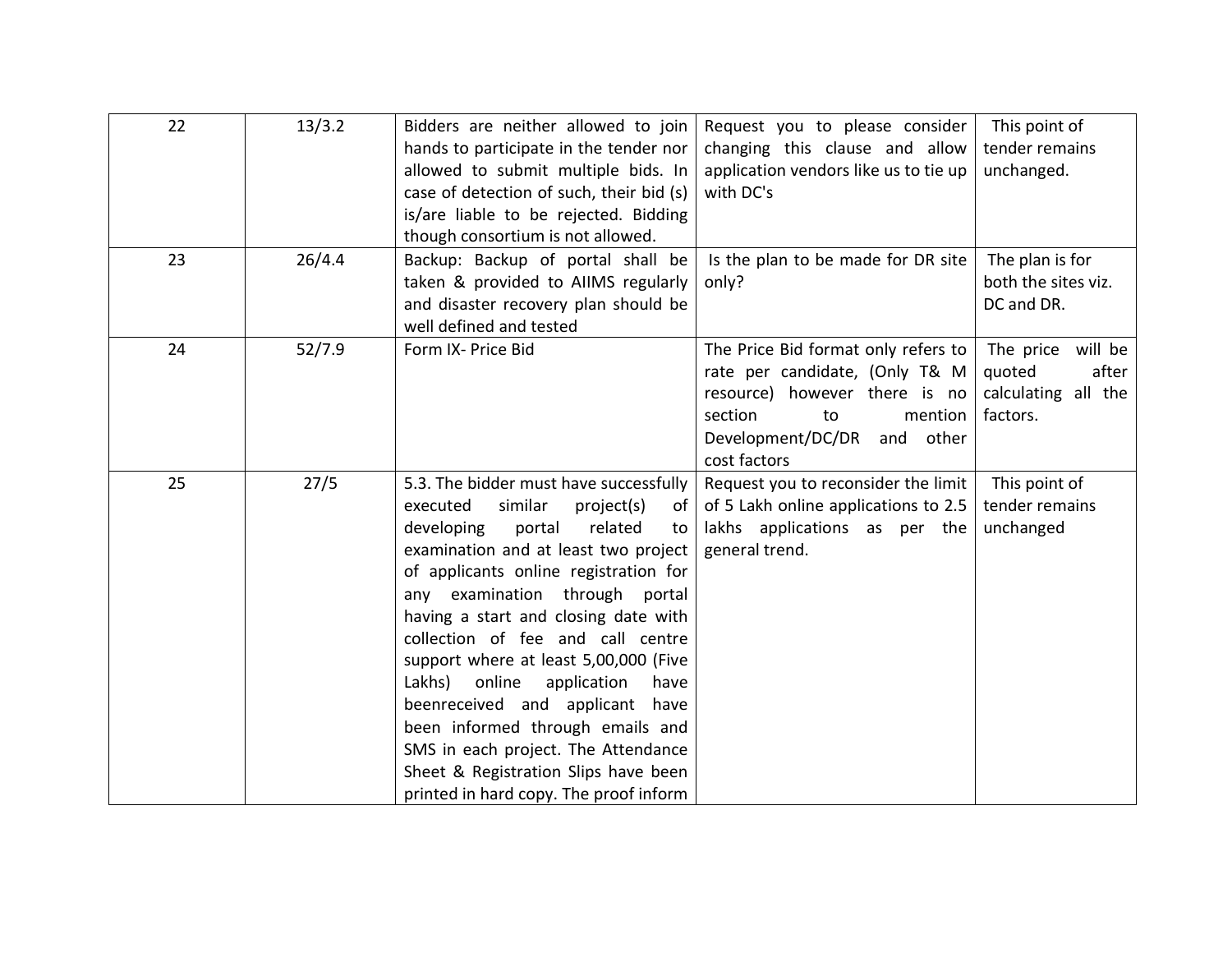|    |          | of work/contract/satisfactory client     |                                       |                     |
|----|----------|------------------------------------------|---------------------------------------|---------------------|
|    |          | report shall be enclosed. Please         |                                       |                     |
|    |          | mention the name and date of             |                                       |                     |
|    |          | examination for which work has been      |                                       |                     |
|    |          | done. (Bidder's pastachievement in       |                                       |                     |
|    |          | this regard shall be considered for      |                                       |                     |
|    |          | evaluation)Note:<br>technical<br>Similar |                                       |                     |
|    |          | nature of work means<br>design,          |                                       |                     |
|    |          | development, maintenance & support       |                                       |                     |
|    |          | of web portal for online registration    |                                       |                     |
|    |          | related to examination/admission.        |                                       |                     |
| 26 | 28/5.4   | Should have handled three similar        | 1) Request you to consider 5 Lakh +   | This point of       |
|    |          | kinds of projects in any University/     | registrations<br>in<br>an<br>year.    | tender remains      |
|    |          | Research Institute and must have         | 2) Must have handled two such         | unchanged           |
|    |          | handled at least Rs.15 lakhs (Fifteen    | projects with Govt. organizations     |                     |
|    |          | Lakhs) online registration in a year.    |                                       |                     |
| 27 | 17/3.2.5 | Technical Proposal Evaluation -As a      | Technical Evaluation Process has      | It will be based on |
|    |          | first step, the Technical proposal       | not been explained.                   | technical<br>the    |
|    |          | submitted by each organization would     |                                       | capabilities of the |
|    |          | be                                       |                                       | Vendor.             |
|    |          | evaluation<br>against<br>the<br>assessed |                                       |                     |
|    |          | set by the Examination<br>criteria       |                                       |                     |
|    |          | AIIMS.<br>Section,                       |                                       |                     |
|    |          | Based on the criteria, each technical    |                                       |                     |
|    |          | proposal would be assigned a score       |                                       |                     |
|    |          | called                                   |                                       |                     |
|    |          | as Technical Score (TS) out of 70.       |                                       |                     |
| 28 | 35/6.11  | In case of suspension/termination,       | Please<br>provide<br>the<br>Liability | As<br>per<br>tender |
|    |          | the Bidder shall be liable to pay        | Limitation for the bidder             | document.           |
|    |          | for<br>compensation<br>any               |                                       | However,<br>non-    |
|    |          | direct loss or additional liability, if  |                                       | compliance will be  |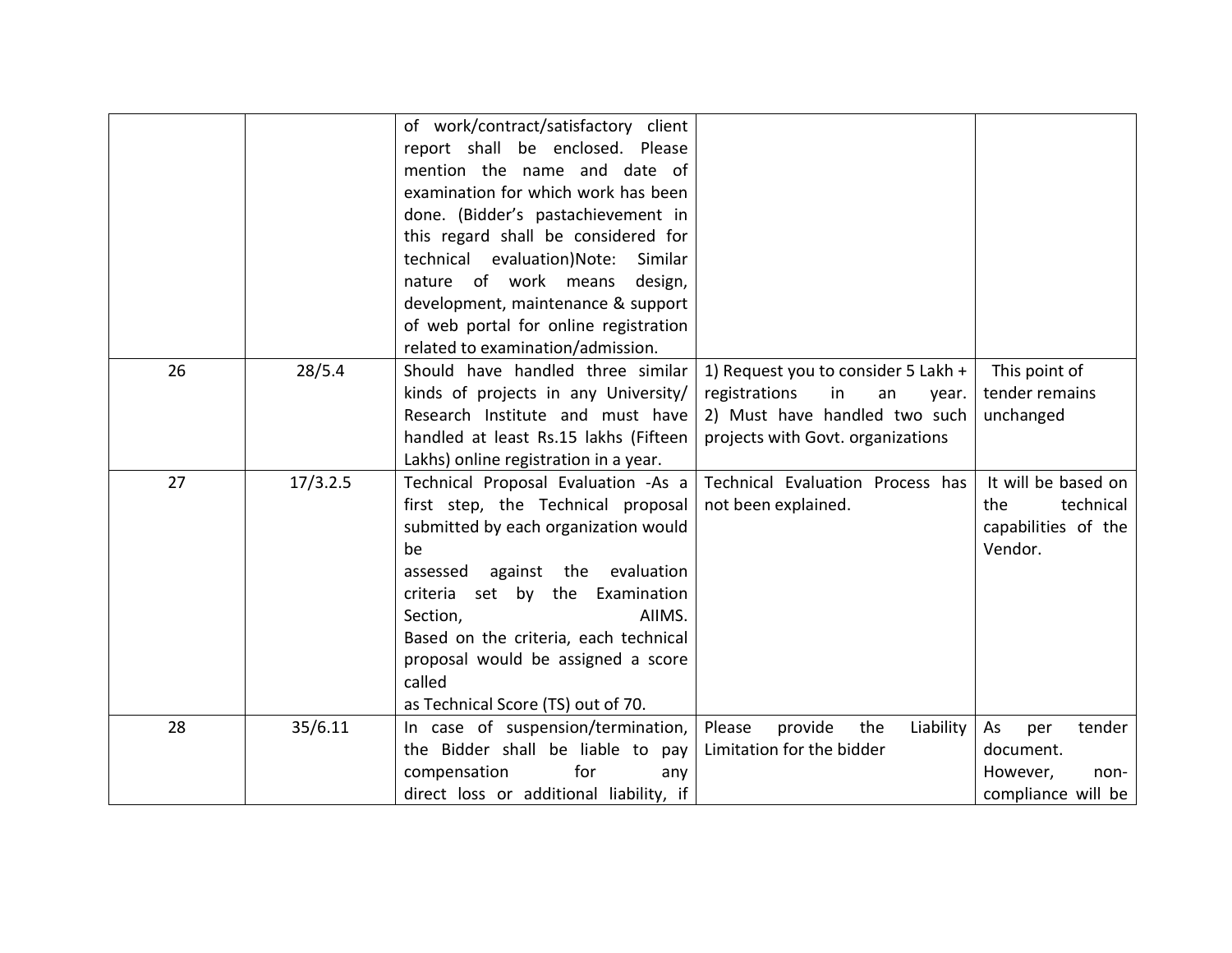|     |           | incurred due to completion of work<br>another<br>by<br>agency.                                                                                                                                                                               |                                                                                                                                     | penalized as per<br>penalty clause as<br>other<br>well<br>as<br>clauses mentioned<br>Tender<br>the<br>in.<br>Document. |
|-----|-----------|----------------------------------------------------------------------------------------------------------------------------------------------------------------------------------------------------------------------------------------------|-------------------------------------------------------------------------------------------------------------------------------------|------------------------------------------------------------------------------------------------------------------------|
| 29. | 19/4.2    | Technical documentation of design<br>and development stages of web<br>portal,<br>database, complete source code of<br>portal, training to users etc. shall<br>also be<br>provided<br>asked<br>by<br>the<br>as<br><b>Examination Section.</b> | How many trainings are required in<br>a year                                                                                        | There will be two<br>trainings in a year.                                                                              |
| 30. | 19/4.2    | Creating a offline version of web<br>portal at AIIMS and updating the<br>same onregular basis to keep in<br>line with live portal                                                                                                            | Why is an offline portal required?<br>Instead of offline portal, we will<br>have an admin section to update in<br>live environment. | There should be a<br>panel/section to<br>update the live<br>environment.                                               |
| 31. | <b>NA</b> |                                                                                                                                                                                                                                              | Candidate's E-mail and Mobile No.<br>verification required.                                                                         | Yes. At the time of<br>any conflict for<br>supporting<br>purpose<br>verification will be<br>required.                  |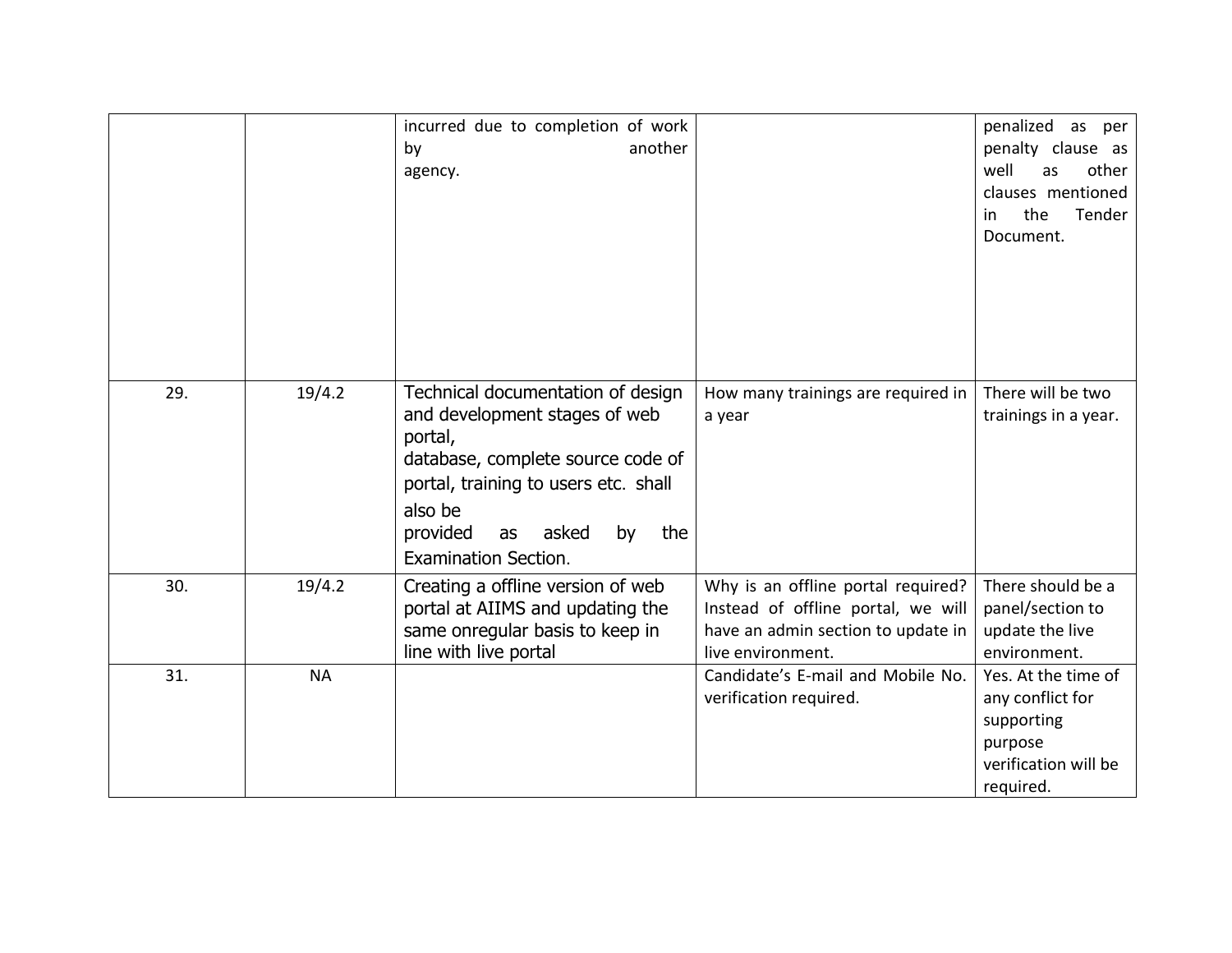| 32. | 19/4.2 | Provision to upload documents etc.<br>with E-forms.                                                                                                                                                                                                                                                                                                                                                                                                                                  | Approximately,<br>how<br>many<br>what size of<br>documents and<br>documents will be uploaded per<br>application. | Approximately 5-<br>10 documents will<br>be uploaded per<br>application.                                                                                                                                                   |
|-----|--------|--------------------------------------------------------------------------------------------------------------------------------------------------------------------------------------------------------------------------------------------------------------------------------------------------------------------------------------------------------------------------------------------------------------------------------------------------------------------------------------|------------------------------------------------------------------------------------------------------------------|----------------------------------------------------------------------------------------------------------------------------------------------------------------------------------------------------------------------------|
| 33. | 20/4.2 | The portal will be required to<br>design in Hindi also.                                                                                                                                                                                                                                                                                                                                                                                                                              | Will Hindi content in Unicode<br>format be provided.                                                             | As per Govt. of<br>India directions it is<br>mandatory to be<br>website<br>the<br>in<br>Hindi<br>version.<br>Hence, the content<br>of the hindi version<br>website will be the<br>of<br>replica<br>the<br>English version. |
| 34. | 26/5.3 | The bidder must have successfully<br>executed similar project(s) of<br>developing portal<br>related to examination and at least<br>two project of applicants online<br>registration for any<br>examination through portal having<br>a start and closing date with<br>collection of fee and<br>call centre support where at least<br>5,00,000 (Five Lakhs) online<br>application have been<br>received and applicant have been<br>informed through emails and SMS<br>in each project. | Approximately, how many E-mail<br>and SMS will be sent per candidate<br>at various stages?                       | Approximately, 4-5<br>times E-mail and<br>SMS will be sent<br>per candidate at<br>various stages.                                                                                                                          |